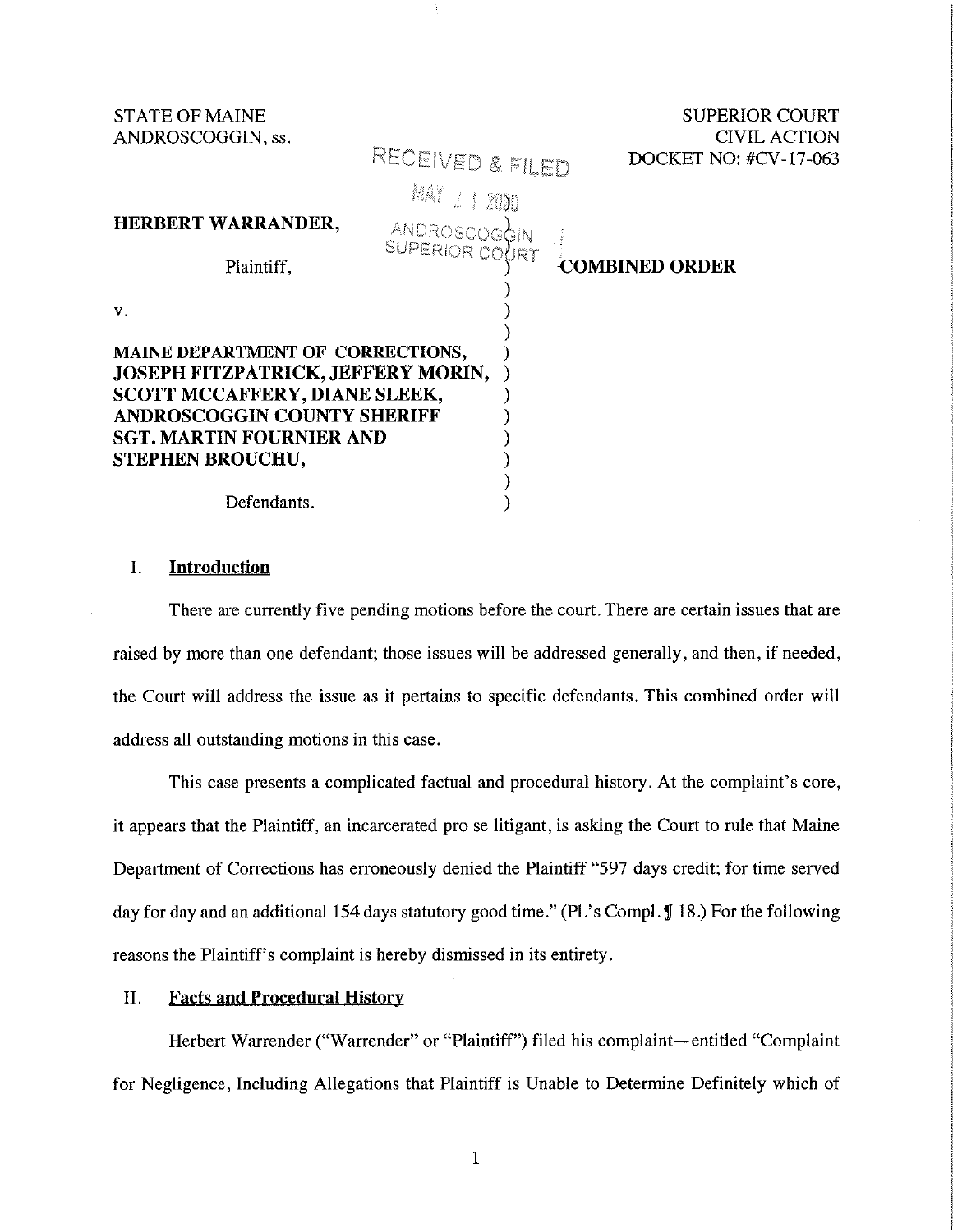Several Persons Involved" -- on May 15, 2017. Plaintiff also filed a complaint in the United States District Court for the District of Maine on March 22, 2017. Plaintiff's federal claim was ultimately dismissed. The allegations of both claims stem from events that occurred after the Plaintiff was arrested for forgery in 2010.

The Plaintiff's complaint lists nine defendants: Maine Department of Corrections ("MDOC"), Joseph Fitzpatrick, Jeff Morin, Scott McCaffery, Diane Sleek, Unknown Agents, Androscoggin County Sheriff's Office, "Fournier-Sergeant", and Stephen Brochu.<sup>1</sup> The first five defendants listed above are represented by Alisa Ross, an Assistant Attorney General, and for the purposes of this order will be referred to as "MDOC Defendants." Stephen Brochu is represented by Attorney Rebecca Brochu and will be referred to as "Brochu." Sergeant Fournier is represented by Attorney John Wall. This is important to note because there are certain pending motions that are only on behalf of either the MDOC Defendants, Brochu, or Sergeant Fournier and the outcome of these motions may have legal significance for some defendants and not for others.

The Plaintiff was arrested on October 6, 2010 for Forgery Class B. On October 12, 2010 the Plaintiff made his initial appearance and was held on a one-thousand-dollar bond and remained in custody. At that point, Brochu was appointed counsel for Warrender. After making his initial appearance, Plaintiff was hospitalized after suffering multiple seizures at the Androscoggin County Jail. Then, as Plaintiff recounts in his complaint, "[o]n or about December 20, 2010; Jail Administrator Lebel made a telephonic motion to [the Superior Court] seeking that the Plaintiff be released on a personal recognizance bail bond before Judge Clifford. All parties with the exception

<sup>&</sup>lt;sup>1</sup> In his complaint, Plaintiff lists Joseph Fitzpatrick as "Commissioner"; Jeffery Morin as "Superintendent"; Scott McCaffery as "Director of Classification"; Diane Sleek as "AAG"; "Fournier-Sergeant"; and Stephen Brochu as **"Attorney at Law."**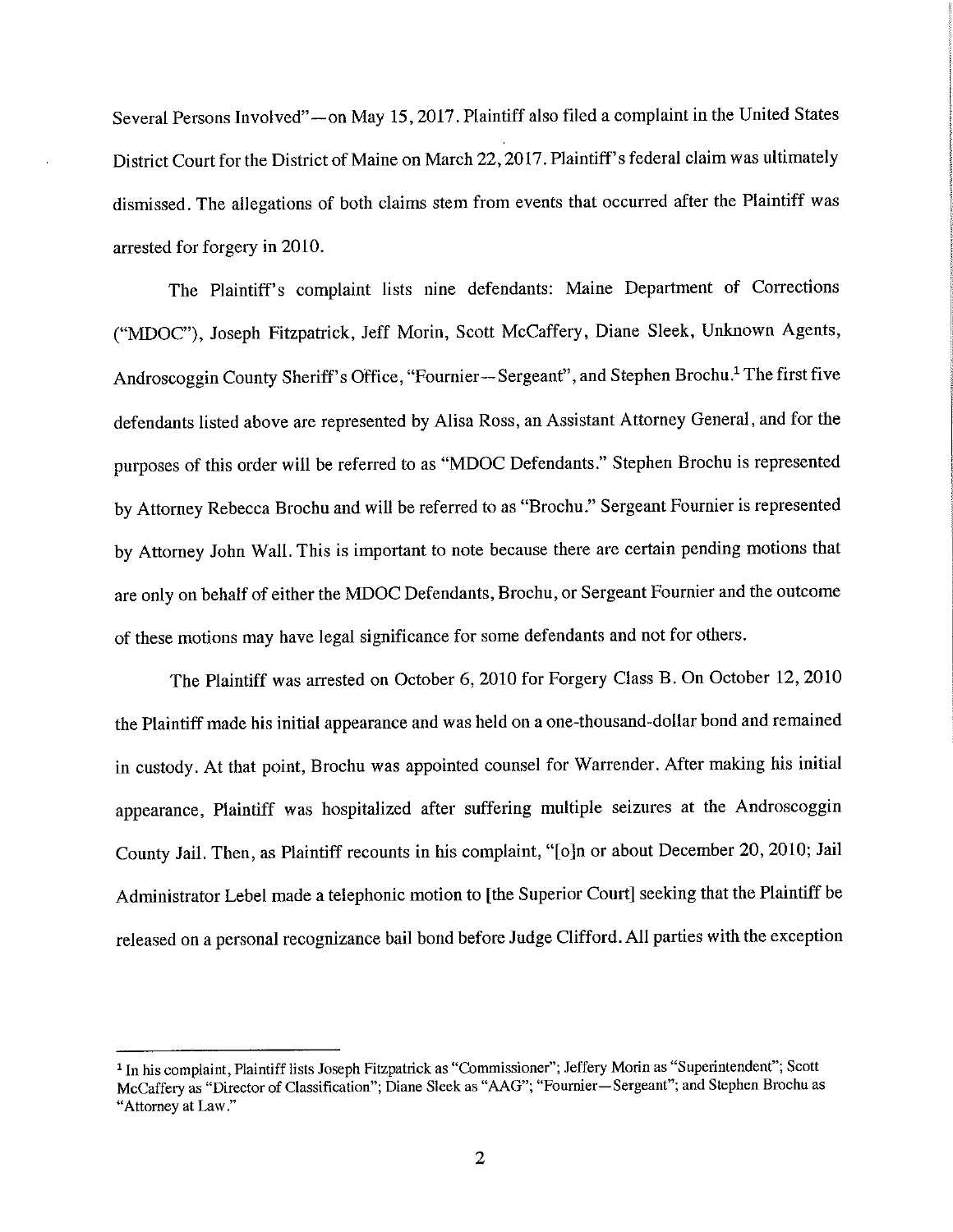of the Plaintiff agreed. Prior to this date, Defendant Brochu was appointed counsel for the Plaintiff's criminal proceeding not a guardian ad litem." (Pl.'s Compl. **J** 5.) Further, Plaintiff states

> that on or about December 20, 2010 that Defendant Fournier failed to execute a legal personal recognizance bail bond contract to the Plaintiff at the Central Maine Medical Center in which the Plaintiff was hospitalized for multiple seizures in the Intensive Care Unit both, medically and mentally legally impaired and could not legally enter into an agreement of with informed consent. Defendant Fournier violated the Plaintiff's 14• Amendment protections of due process since the Plaintiff was heavily sedated and unconscious on a ventilator. Due to this, Defendant Fournier and Brochu denied the Plaintiff 168 days of jail credit to his sentence; which further caused additional mental and medical harm.

*Id.* at **J** 6. According to the Plaintiff, on June 6, 2011, the Court revoked the personal recognizance bail bond and ordered the Plaintiff be "held in custody so that he would receive credit for his State case." *Id.* at **J** 8. Plaintiff further alleges that MDOC "fail[ed] to recognize [the Court's] ruling and therefore has caused both 5<sup>th</sup> and 8<sup>th</sup> Amendment violations depriving the Plaintiff credit for time served." *Id.* Finally, Plaintiff claims that MDOC failed to communicate with the Federal Bureau of Prisons which he believes they were required to do under 34-A M.R.S.A. 9601; 17-A M.R.S.A. 1253; and "18 U.S.C. App II (Interstate Agreement of Detainers." *Id.* at **lJ** 9.

Defendant Brochu filed a Rule 35 motion on October 12, 2012 (according to Plaintiff) or September 21, 2012 (according to Brochu) which the Plaintiff claims he did not have any knowledge of until January 27, 2017.

### III. **Analysis of Pending Issues**

# a. Plaintiff's Motion for Judgment on the Pleadings

Plaintiff filed a motion for judgment on the pleadings on May 23, 2019. Attached to the motion was a memorandum of law. The memorandum, however, spends more time restating factual assertions than discussing the legal veracity of the motion.

3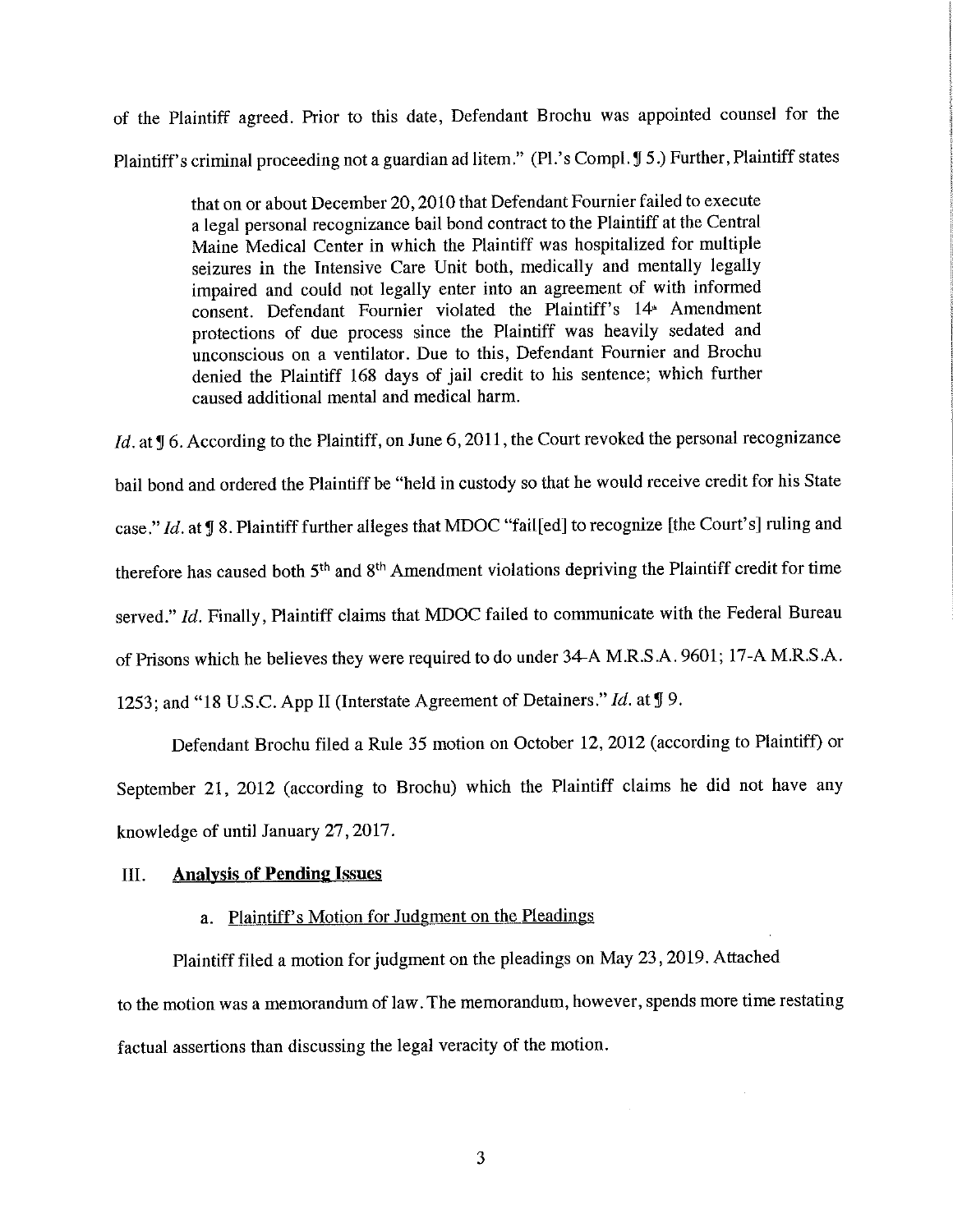Rule 12(c) of the Maine Rules of Civil Procedure states that "after the pleadings are closed ... any party may move for judgment on the pleadings." M.R. Civ. P. 12(c). "When the plaintiff moves for judgment on the pleadings, the motion' challenges the legal sufficiency of the answer."' *Temple v. DiPietro,* 2015 ME 166, ! 27, 130 A.3d 368 *(quoting* 2 *Harvey,Maine Civil Practice§*  12.14 at 432 (3d ed. 2015)). "Therefore, '[i]t can be effective only when the sole defense is an affirmative one, because any denials of fact by defendant will be taken as true for purposes of the motion and this will have to be tried." *Id.* 

Here, it is the Court's view that the pleadings have not closed. While it is true that we have responsive pleadings by all defendants;<sup>2</sup> these pleadings challenge the procedural validity of the Plaintiff's pleadings and do not constitute an answer. Therefore, because the pleadings have not closed, the Plaintiff's motion is mistimed and must be denied.

# b. Plaintiff's "Motion for Partial Summary Judgment By Default"

Plaintiff asks this Court to enter "Partial Summary Judgment by Default" against the following Defendants: Joseph Fitzpatrick, Jeffery Morin, Scott McCaffery, Diane Sleek, Unknown Agents, and Stephen Brochu. Plaintiff claims he "commenced service upon [the foregoing defendants] under the 'mailbox rule"' and each of the defendants knowingly failed to respond. (Pl.'s Mot. Partial Summ. J. by Default 1-2.) Despite the fact that the motion does not cite any of Maine's Rules of Civil Procedure—and that the title of the motion is a bit confusing—the Court believes the Plaintiff's motion is one for default and not a motion for summary judgment due to the multiple references to the plaintiff's belief that the defendants knowingly failed to respond. Although the Court is confident in placing this motion under the purview of M.R. Civ. P. 55, it is

<sup>2</sup> *See generally Defendant, Stephen Brochu's Response in Opposition to Plaintiff's Motion for Default Judgment;* Defendant Sergeant Fournier's Motion to Dismiss, with Incorporated Memorandum of Law; and Response in *Opposition to Plaintiff's Motion for Default Judgment.*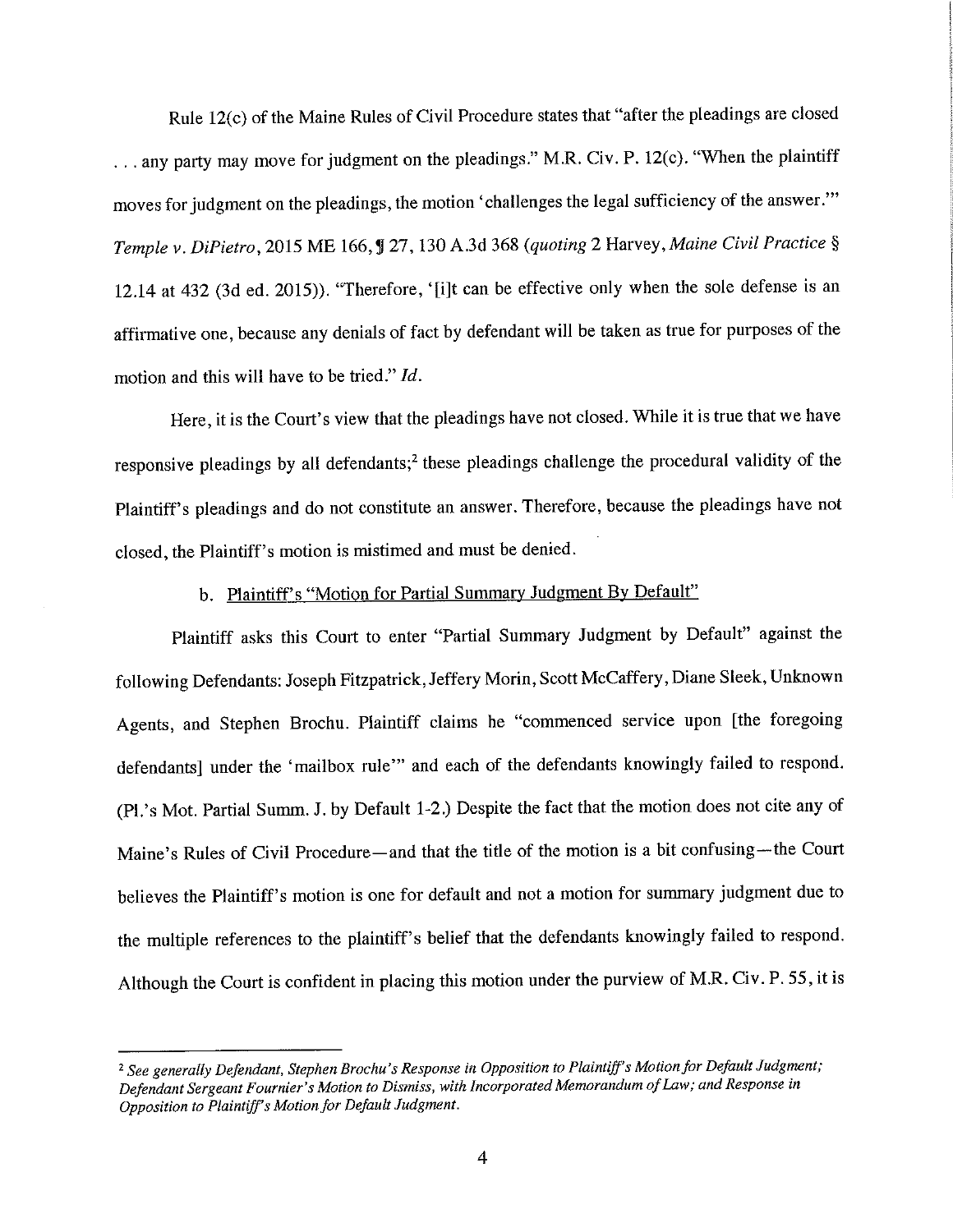not certain which subsection the Plaintiff seeks to invoke: Rule 55(a) or 55(b). The Court will analyze the Plaintiff's claims under each section.

#### i. Rule  $55(a)$

The clerk of the court is empowered by M.R. Civ. P. 55(a) to enter a default so long as the following requirements are met: (1) The defendant must not have entered an appearance; (2) The plaintiff's claim must be for a sum certain or a sum which can be made certain by computation; and (3) The plaintiff must request the entry of judgment and file an affidavit showing the amount due and an affidavit that the defendant is not a minor or incompetent. 3 Harvey and Merritt, *Maine Civil Practice* §55.3 at 202 (3d, 2015-2016 ed.). "Unless all of these requirements have been complied with, the clerk is powerless to grant the default judgment, and application must be made to the court under the provisions of Rule 55(b)(2)." *Id.* at 203.

In this case, the Plaintiff's claim is not for a sum certain. The Plaintiff's complaint asks for both compensatory damages-which have not been verified or substantiated-and punitive damages. These are not the types of damages that can be characterized as "a sum certain." Therefore, the motion cannot succeed under Rule 55(a).

# ii. Rule  $55(b)$

Whether or not the Court should enter a default judgment pursuant to M.R. Civ. P. 55(b) is a question of discretion. When deciding this issue, the Court considers two questions: "(l) should the default judgment be entered; and  $(2)$  what should the judgment be in amount and kind? ... [T]he court exercise[s] its discretion, balancing the importance of the parties being diligent in the trial of cases against the general disfavor with which the law views judgments by default." *Id.* at 204. The Law Court agrees that it is up to the discretion of the trial court whether or not to enter a default judgment. *See Millet v. Dumais,* 365 A.2d 1038, 1040 (Me. 1976).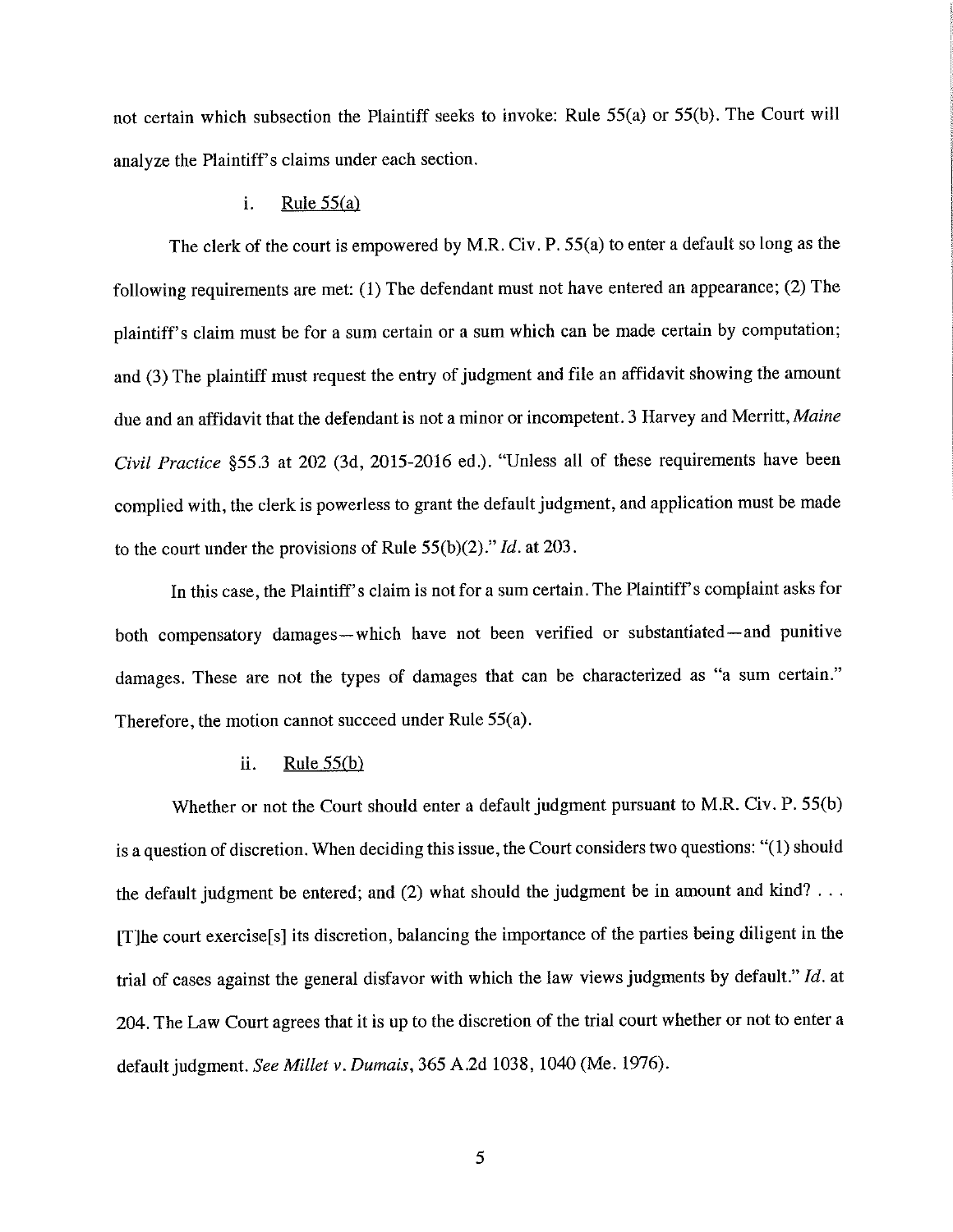This case presents complicated factual questions, intricate procedural problems, and important policy issues all of which involve disputed allegations. Meanwhile, the Defendants have all filed motions with the Court. This is not a case where the Court has proof of successful service upon apathetic defendants. To the contrary, Defendants both contest and challenge service within a reasonable time of becoming aware of the motion for default against them. For these reasons, the Plaintiff's motion must fail under SS(b) as well.

#### c. Res Judicata

Multiple defendants raise the issue of *res judicata* with the Court. The issue has the potential to be dispositive of the entire complaint, so the Court will address the issue on behalf of all Defendants at once.

"In determining the preclusive effect of a federal court judgment, federal law controls." *Brown v. Osier,* 628 A.2d 125, 127 (Me. 1993). "Under federal law, the essential elements of *res judicata* ... are (1) a final judgment on the merits in the earlier action; (2) an identity of the cause of action in the prior action and the present action; and (3) an identity of the parties or privies in the two suits." *Id.* Under *res judicata,* two causes of action are considered identical "as long as the new complaint grows out of the same transaction or series of connected transactions as the old complaint." *Kale v. Combined Ins. Co.,* 924 F.2d 1161, 1166 (1st Cir. 1991).

Elements two and three of the federal test for claim preclusion are easily satisfied here. The parties here are identical; and, the court in Warrender's federal claim considered the same 'transaction or series of transactions' as Warrender asks this Court to consider. Accordingly, these two elements of claim preclusion are satisfied.

The first element requires more attention. The Defendants believe that the federal judgment serves as a decision on the merits pursuant to Fed. R. Civ. P. 4l(b) and, therefore, is automatically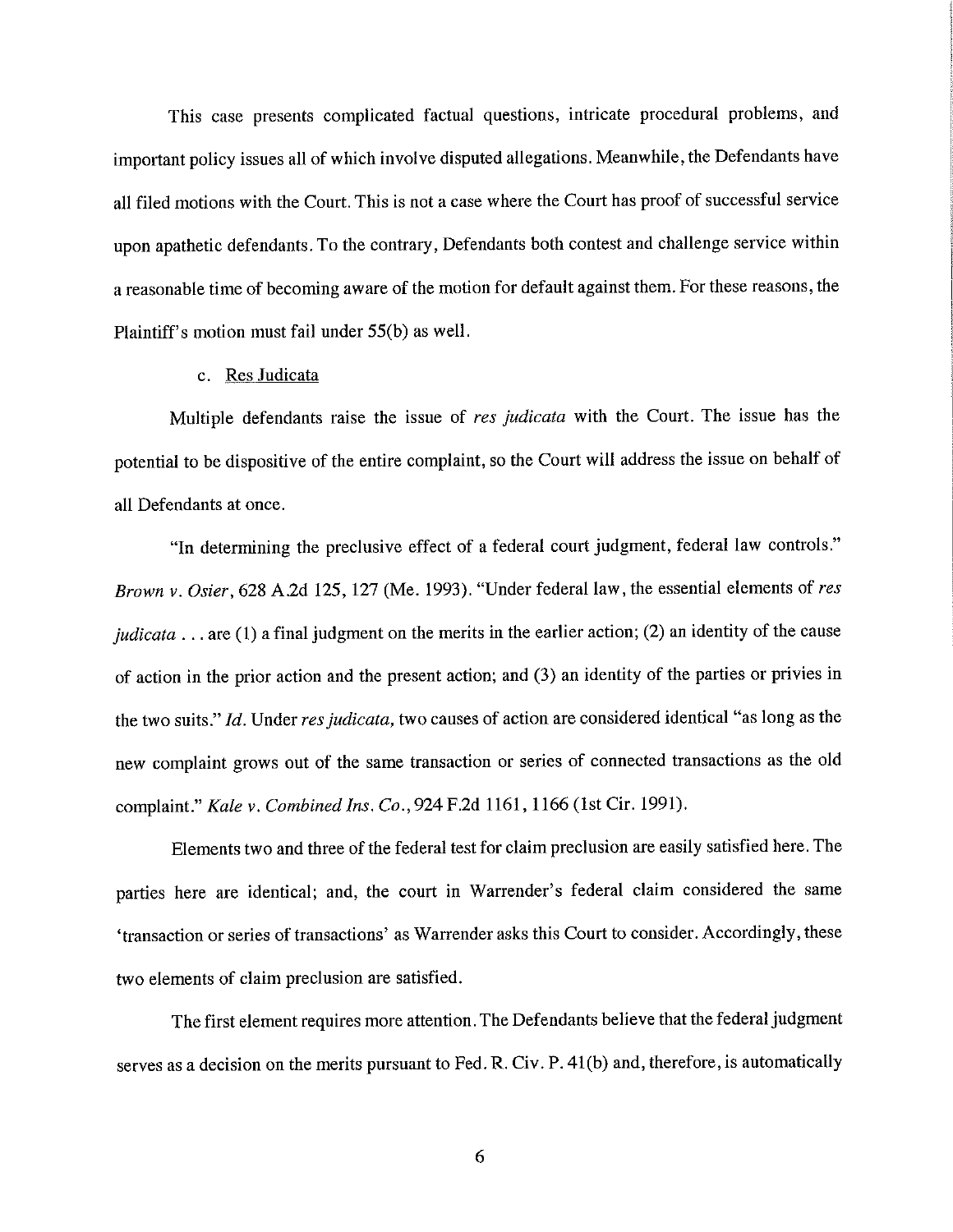entitled to claim preclusive effect. Fed. R. Civ. P. 4l(b) states that "[u]nless the dismissal order states otherwise, a dismissal under this subdivision (b) and any dismissal not under this ruleexcept one for lack of jurisdiction, improper venue, or failure to join a party under this Rule 19operates as an adjudication on the merits." Fed. R. Civ. P. 4l(b). Defendants argue that the plain language of Fed. R. Civ. P. 4l(b) is clear and requires the application of *resjudicata.* The argument seems logical on its face; however, the Supreme Court disagrees.

In *Semtek Int'/ Inc. v. Lockheed Martin Corp.,* 531 U.S. 497 (2001), the Supreme Court rejected the argument that "all judgments denominated 'on the merits' are entitled to claimpreclusive effect." 531 U.S. at 501. According to the Supreme Court the "original connotation of an 'on the merits' adjudication is one that actually 'passes directly on the substance of a particular claim' before the court." *Id.* at 501-02. The Court noted that this definition remains very common throughout jurisdictions and, it believes, is "the meaning intended in those many statements to the effect that a judgment 'on the merits' triggers the doctrine of *res judicata* or claim preclusion." *Id.*  at 502 (citing *Parklane Hosiery Co. v. Shore,439* U.S. 322,326, n. 5 (1979)). The Supreme Court admits, however, that over the years the term "judgment on the merits" has evolved. "[The term] has come to be applied to some judgments ... that *do not* pass upon the substantive merits of a claim and hence do *not* (in many jurisdictions) entail claim-preclusive effect." *Id.* The Court's view can be succinctly stated as follows:

> In short, it is no longer true that a judgment "on the merits" is necessarily a judgment entitled to claim-preclusive effect; and there are a number of reasons for believing that the phrase "adjudication on the merits" does not bear that meaning in Rule 4l(b). To begin with, Rule 4l(b) sets forth nothing more than a default rule for determining the import of a dismissal (a dismissal "on the merits," with the three stated exceptions, unless the court "otherwise specifies"). This would be a highly peculiar context in which to announce a federally prescribed rule on the complex question of claim preclusion, saying in effect, "All federal dismissals (with three specified exceptions) preclude suit elsewhere, unless the court otherwise specifies.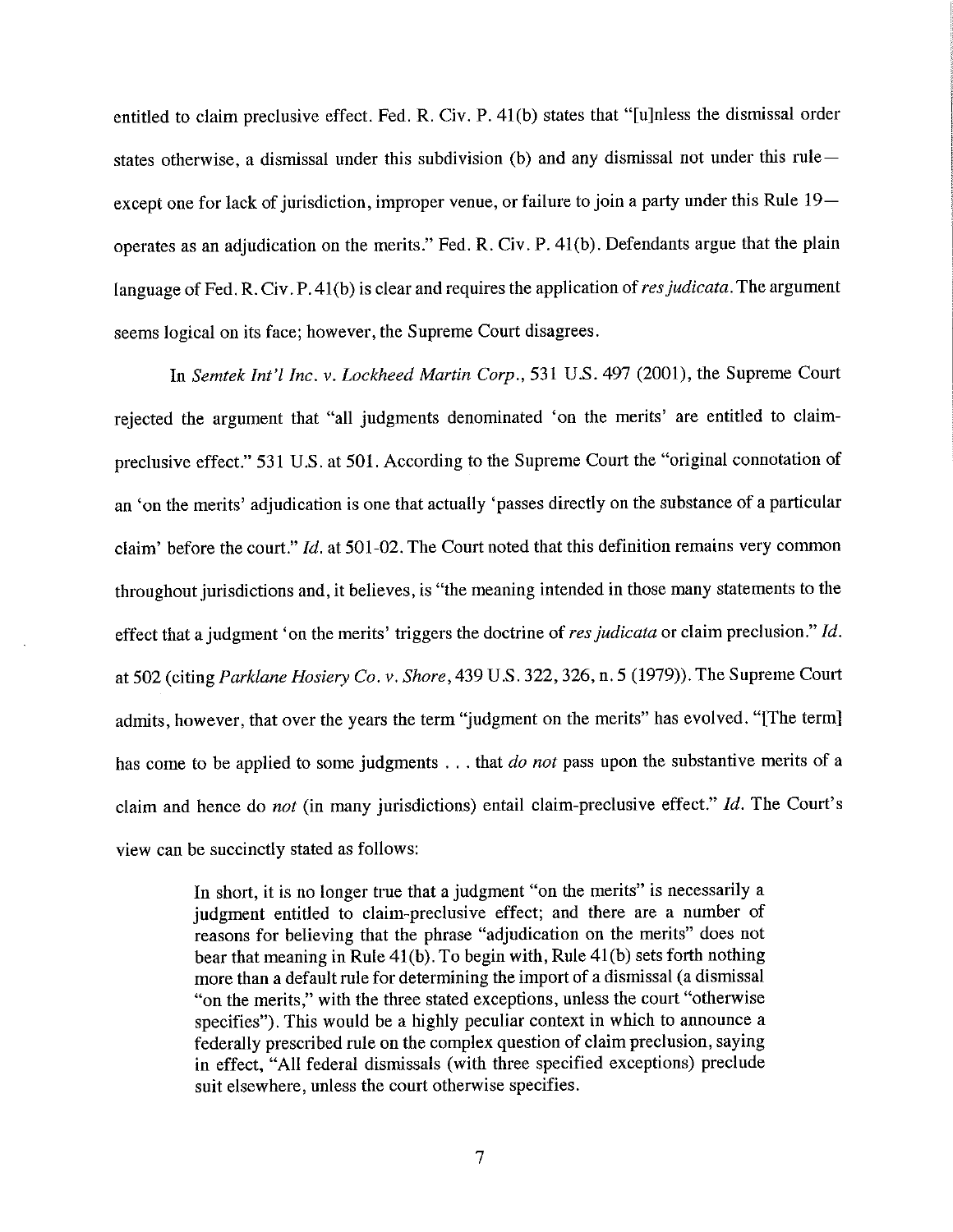#### *Id.* at 503. The Court goes on to explain that

the key to a more reasonable interpretation of the meaning of "operates as an adjudication upon the merits" in Rule 4l(b) is to be found in Rule 4l(a), which, in discussing the effect of voluntary dismissal by the plaintiff, makes clear that an "adjudication upon the merits" is the opposite of a "dismissal without prejudice." . . . The primary meaning of "dismissal without prejudice," we think, is dismissal without barring the defendant from returning later, to the same court, with the same underlying claim. That will also ordinarily (though not always) have the consequence of not barring the claim from *other* courts, but its primary meaning relates to the dismissing court itself.

#### *Id.* at 505. Finally, the Court explains

... the effect of the "adjudication upon the merits" default provision of Rule 41(b) ... is simply that, unlike a dismissal "without prejudice," the dismissal in the present case barred refiling of the same claim in the [ same court as it was originally filed]. That is undoubtedly a necessary condition, but it is not a sufficient one, for claim-preclusive effect in other courts.

## *Id.* at 506.

In this case, because Warrender filed an application to proceed *in forma pauperis,* the District Court was obligated to do a preliminary review of the complaint. *Warrender v. Maine Dep't of Corr., et al.,* 2:17-cv-00101-JAW, 1 (D. Me. April 12, 2017). The district court opined that "[a] review of [Warrender's] complaint fails to reveal a basis upon which this Court could exercise either federal question jurisdiction or diversity jurisdiction under 28 U.S.C. §§1331 and 1332." *Id.* at 5. From this alone, it would appear the district court simply believed it lacked subject matter jurisdiction, which would not trigger *res judicata.* However, the district court then broke Warrender's complaint down into four claims and discussed each in turn. The question, therefore, is whether dismissals under the mandatory review provision of the *in forma pauperis* statute ("IFP"), 28 U.S.C. §1915, are given claim preclusive effect.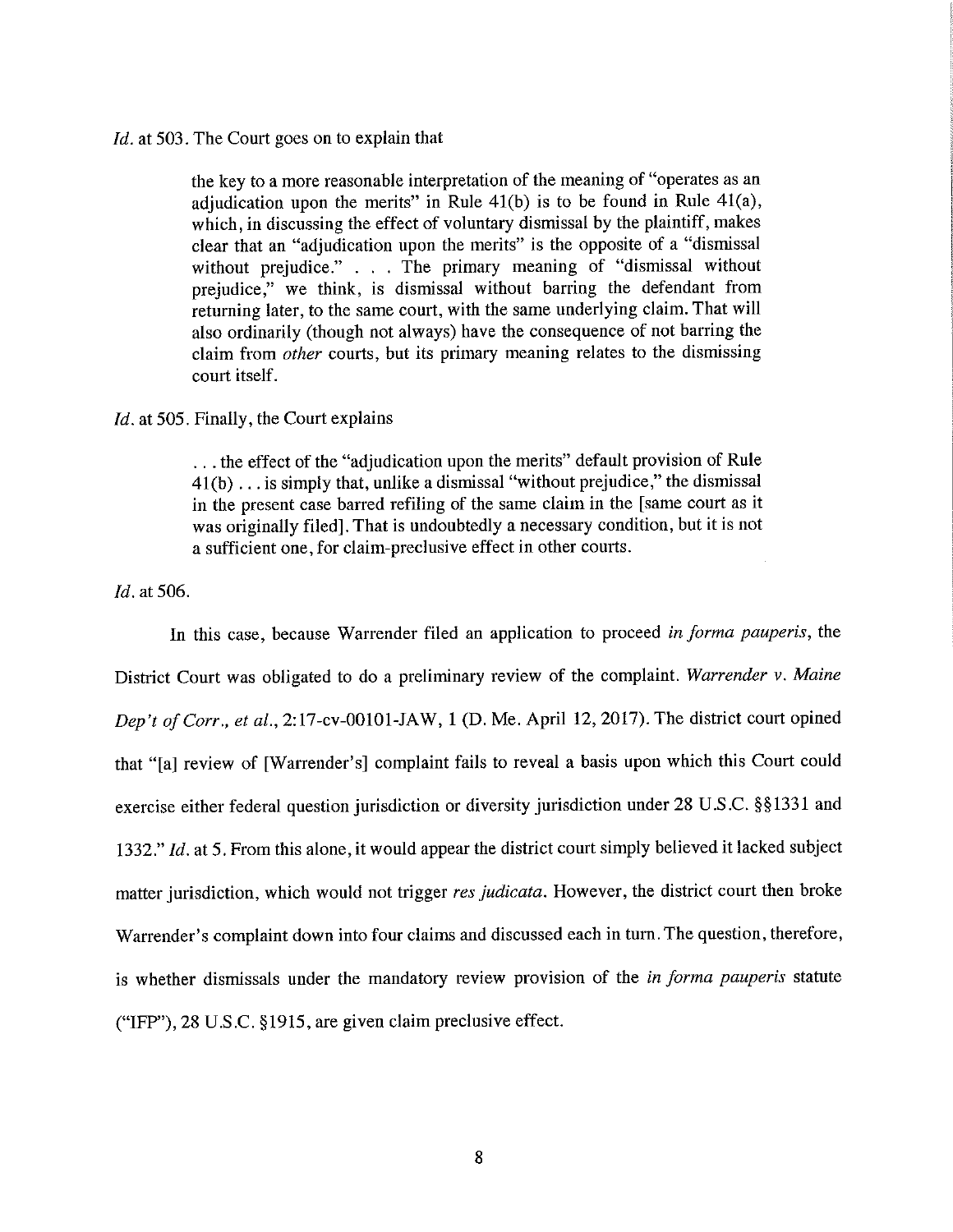In 1992, the Supreme Court seemed to announce that a dismissal pursuant to the IFP statute should not be afforded *res judicata* effect because "a §1915(d) dismissal is not a dismissal on the merits, but rather an exercise of the court's discretion under the *in forma pauperis* statute, the dismissal does not prejudice the filing of a paid complaint making the same allegations." *Denton v. Hernandez,* 504 U.S. 25, 34 (1992). The Court relied on the fact that under section 1915(d) the district court had discretion as to whether or not to dismiss the complaint. However, there has since been an amendment to the IFP statute which takes away the district court's discretion in this aspect.

Since the amendment, the 11th Circuit has viewed *Denton* to not stand for the blanket proposition that a dismissal under the IFP statute is not granted *res judicata* effect. Specifically, the 11th Circuit has said that "[i]n *Denton,* the United States Supreme Court construed a prior version of the IFP statute, 28 U.S.C. §1915(d), which granted district courts broad discretion in dismissing complaints as frivolous and allowed them to dismiss an IFP complaint 'if satisfied that the action was frivolous or malicious." *Harmon v. Webster,* 263 Fed. Appx. 844, 845 (11th Cir. 2008). The 11th Circuit opined that since the statutory revision of the IFP statute, when a district court dismisses a claim pursuant to §1915 it no longer does so on a discretionary basis; instead it does so under the mandatory language of §1915(e)(2). Id. at 846. In the 11th Circuit's view this means, in conclusion, that when a district court dismisses a complaint pursuant to the mandatory language of §1915(e)(2), the dismissal is afforded *res judicata* effect. *See id.* 

The Court is persuaded by the 11th Circuit's reasoning in *Harmon* and will follow its lead. Looking at the federal dismissal in this case, the district court dismissed Warrender's complaint on grounds other than jurisdictional ones. *Warrender v. Maine Dep't of Corr., et al.,* 2:17-cv-00101-JAW, 5-9 (D. Me. 2017). The district court broke down each of Warrender's claims and found none of them to be meritorious. *Id.* The Court is satisfied that the federal judgment in this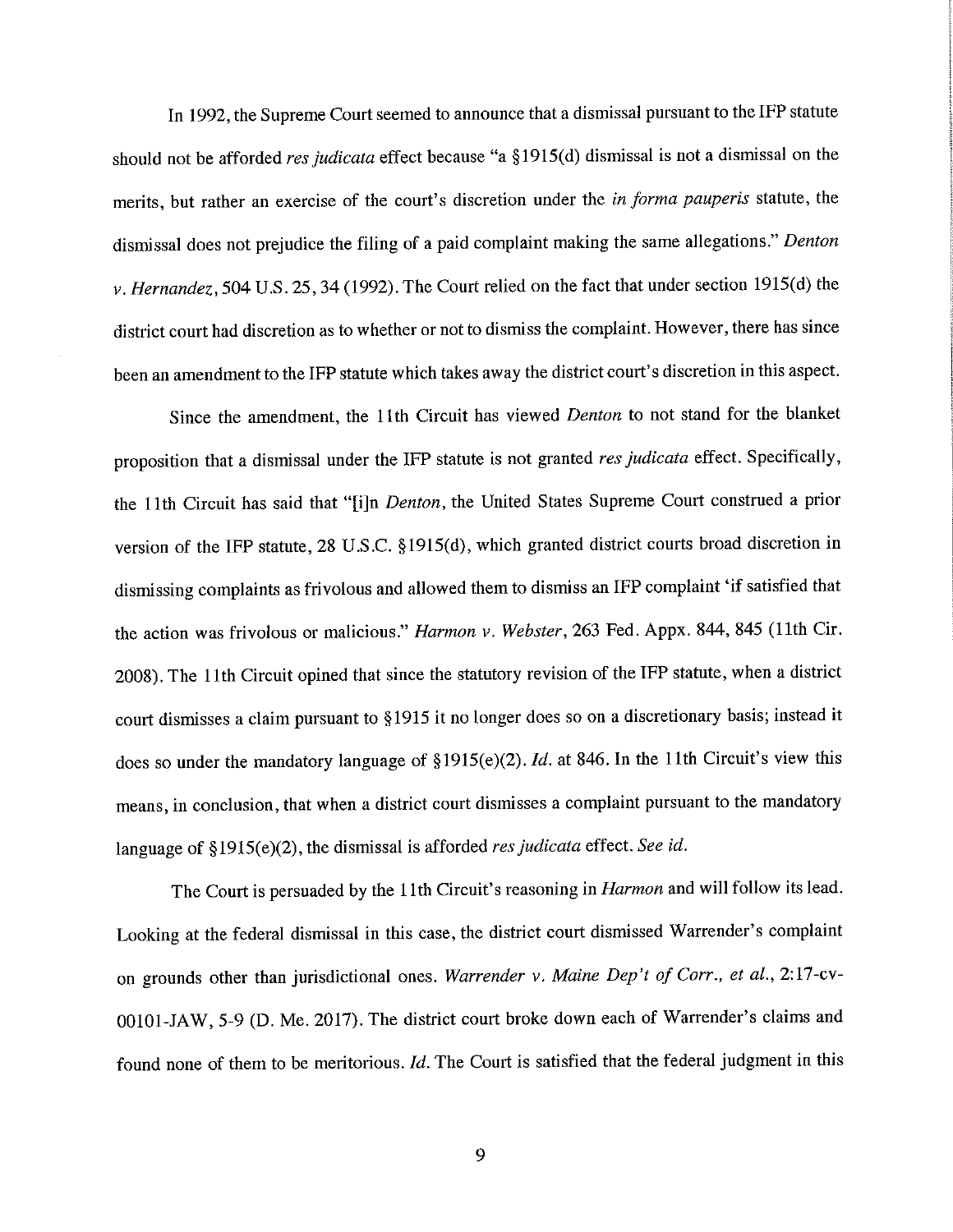case should be given claim preclusive effect. Therefore, the Plaintiff's complaint should be dismissed in its entirety. The Court will nonetheless discuss the other claims.

# d. State Law Tort Claim

MDOC Defendants raise multiple arguments for why the Plaintiff's state law tort claims should be dismissed. All have merit and the Plaintiff has done an inadequate job—even allowing for his *pro se* status—in refuting them.

First, MDOC Defendants argue that the Plaintiff "never filed a written notice of his claim 'with the state department, board, agency, commission or authority whose act or omission is said to have caused the injury and the Attorney General,' as required to do so by §8107 of the MTCA." (Def.'s Mot. Dismiss 11.) (quoting 14 M.R.S.A. §8107(3)(A)). They further point out that §8107 states that"[nJo claim or action shall be commenced against a governmental entity or employee in the Superior Court unless the foregoing notice provisions are substantially complied with." 14 M.R.S.A. §8107(4). Plaintiff, in his opposition, provided the Court with records that show he sent a piece of "legal mail" - which he claims to be the required notice-to Alisa Ross on April 25, 2019. The documentation provided to the Court tends to show that the Plaintiff sent AAG Ross copies of the complaint, summons, notice, and all pending motions in this case by certified mail.

Even if the Court were to assume that the Plaintiff's April 25, 2019 correspondence met the notice requirements of  $\S 8107(1)$ , a timing issue remains. Under  $\S 8107$ , the notice must be filed "[w ]ithin 365 days after any claim or cause of action permitted by this chapter accrues ..." unless the claimant can show good cause for why they could not have reasonably filed within the 365 days. 14 M.R.S.A. §8107(1). Warrender claims that the MDOC Defendants were negligent in 2011 and filed his complaint in May of 2017. Unfortunately for the Plaintiff, even if the Court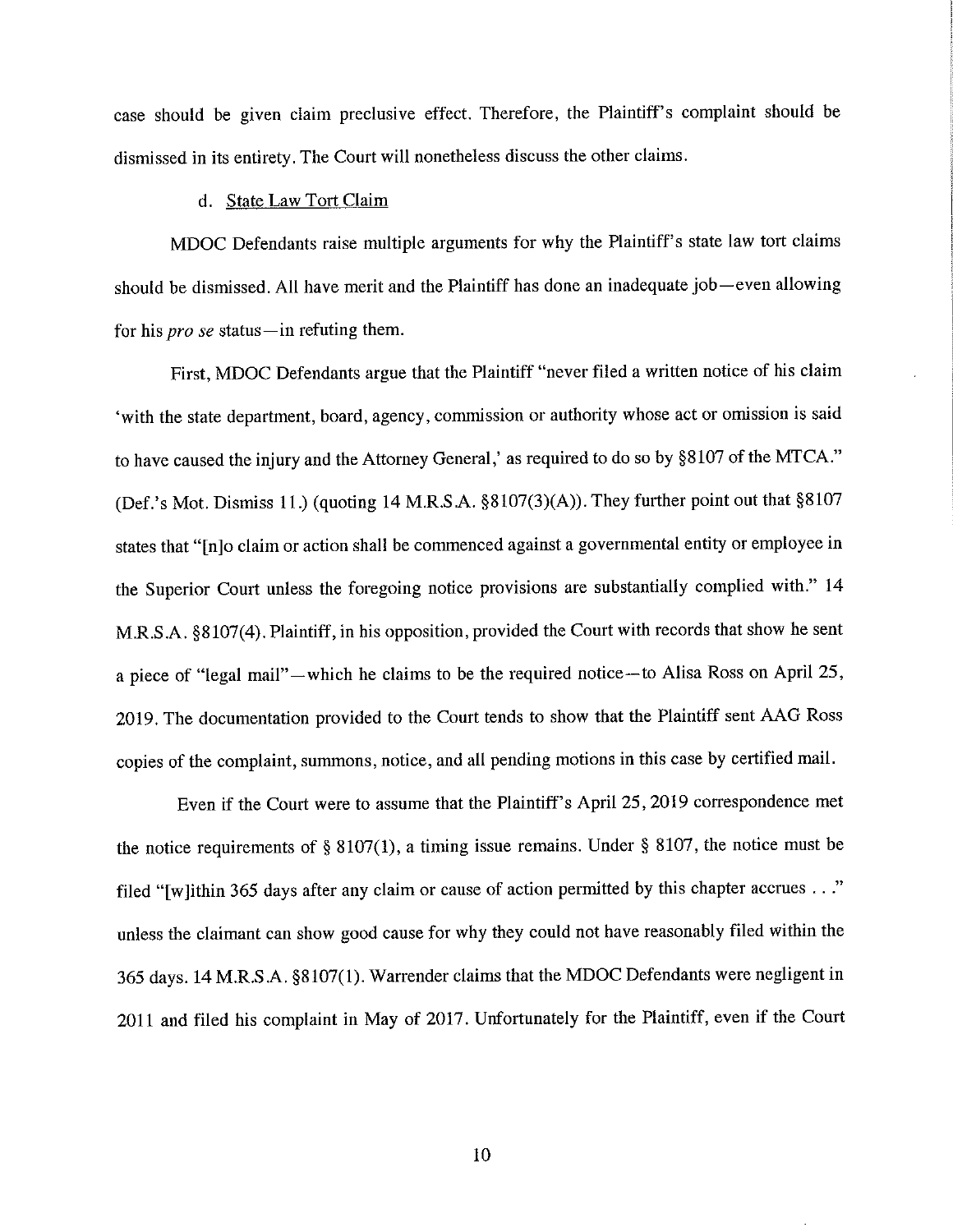assumed that the April 25, 2019 mailing met the substantive standards for notices under §8107, it certainly did not meet the '365 days' requirement.

The next argument presented by the MDOC Defendants is even more compelling. As the MDOC Defendants put it,

> Plaintiff asserts that he was originally arrested in 2010, . . . sentenced in February 2012, ... subsequently released and rearrested in 2012, and his sentence was amended in October of 2012. Despite those actions, Plaintiff did not file this suit until May of 2017, clearly well-beyond the two-year statutory limit established in §8110 of the MTCA ....

(Def.' s Mot. Dismiss 11.)

Section 8110 of the MTCA states that "[e]very claim against a governmental entity or its employees permitted under this chapter is forever barred from the courts of this State, unless an action therein is begun within 2 years after the cause of action accrues ...." 14 M.R.S. §8110. There are limited circumstances where the two-year limitation will be tolled or extended, however, this is not one of those cases. *See Johnston v. Dow &* Coulombe, 686 A.2d 1064, 1066 (Me. 1996). Nor is there a general exception for incarceration. *See Adams v. Landry,* 2: 17-CV-00357-JA W, 2018 WL 4265160 (D. Me. Sept. 6, 2018). Therefore, the Court agrees with MDOC Defendants that the state law tort claims against them must be dismissed.

# e. Federal §1983 Claim

MDOC Defendants argue, as a threshold matter, that the Plaintiff's §1983 claims should be dismissed because the MDOC is not a "person" subject to section 1983. (Def.'s Mot. Dismiss 4 n. 2.) The Court agrees.

The Supreme Court has held that "neither a state, state agency, nor a state official sued in an official capacity is a 'person' subject to suit pursuant to §1983." *Winston v. Maine Technical College Sys.,* 631 A.2d 70, 75 (Me. 1993) (citing *Will v. Michigan Dept. of State Police*, 491 U.S.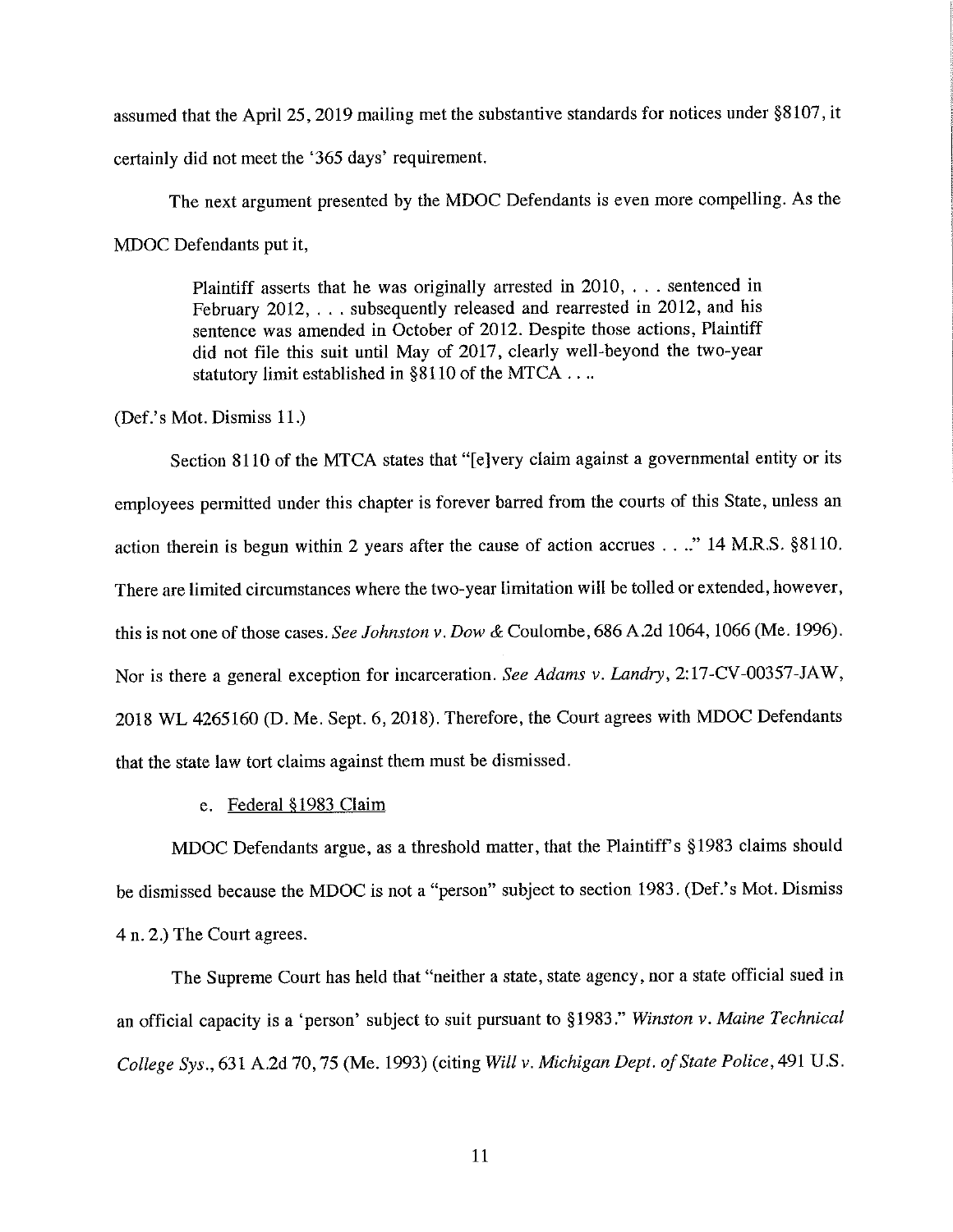58, 105 (1989)). "Therefore, if the state is the real party in interest, the action is not being maintained against a 'person' snbject to suit within the meaning of§ 1983." *Id.* The Law Court has announced a two-part test to determine whether the state is the real party in interest in a § 1983 suit. The court must look at "(1) the relationship between the state and the defendant to determine if the defendant is an alter ego of the state or if it is relatively autonomous; and (2) whether funds to pay a judgment would come from the state treasury." *Id.* 

As to the first element, the Department of Corrections is established by 34-A M.R.S. §1202. Under §1202, the Department of Corrections is "responsible for the direction and general administrative supervision, guidance and planning of adult and juvenile correctional facilities and programs within the State." 34-A M.R.S. §1202. Further, the department is a cabinet-level department and is under the control and supervision of the Commissioner of Corrections. *Id.* The Commissioner is appointed by the Governor of Maine and is confirmed by the Legislature. 34-A M.R.S. §1401(1). The Law Court used similar factors in *Winston* to establish that the entity in question had "an intimate relationship with the state and can be regarded as an alter ego for the state." *Winston v. Maine Technical College Sys.,* 631 A.2d 70, 75 (Me. 1993). Even without directly discussing the second element, the Law Court still concluded that the entity was an alter ego for the state. The Court believes the same is true here.

Finally, as far as Plaintiff's §1983 claims against individuals working within the MDOC, they are "shielded by qualified immunity from personal liability for [their] discretionary acts  $\dots$ " *Id.* at 76 (citing *Anderson v. Creighton*, 483 U.S. 635, 638 (1987) (stating that, as a general matter, government officials performing discretionary functions have qualified immunity which shields them from civil liability as long as "their actions could reasonably have been thought consistent with rights they are alleged to have violated."). "Qualified immunity protects all but the plainly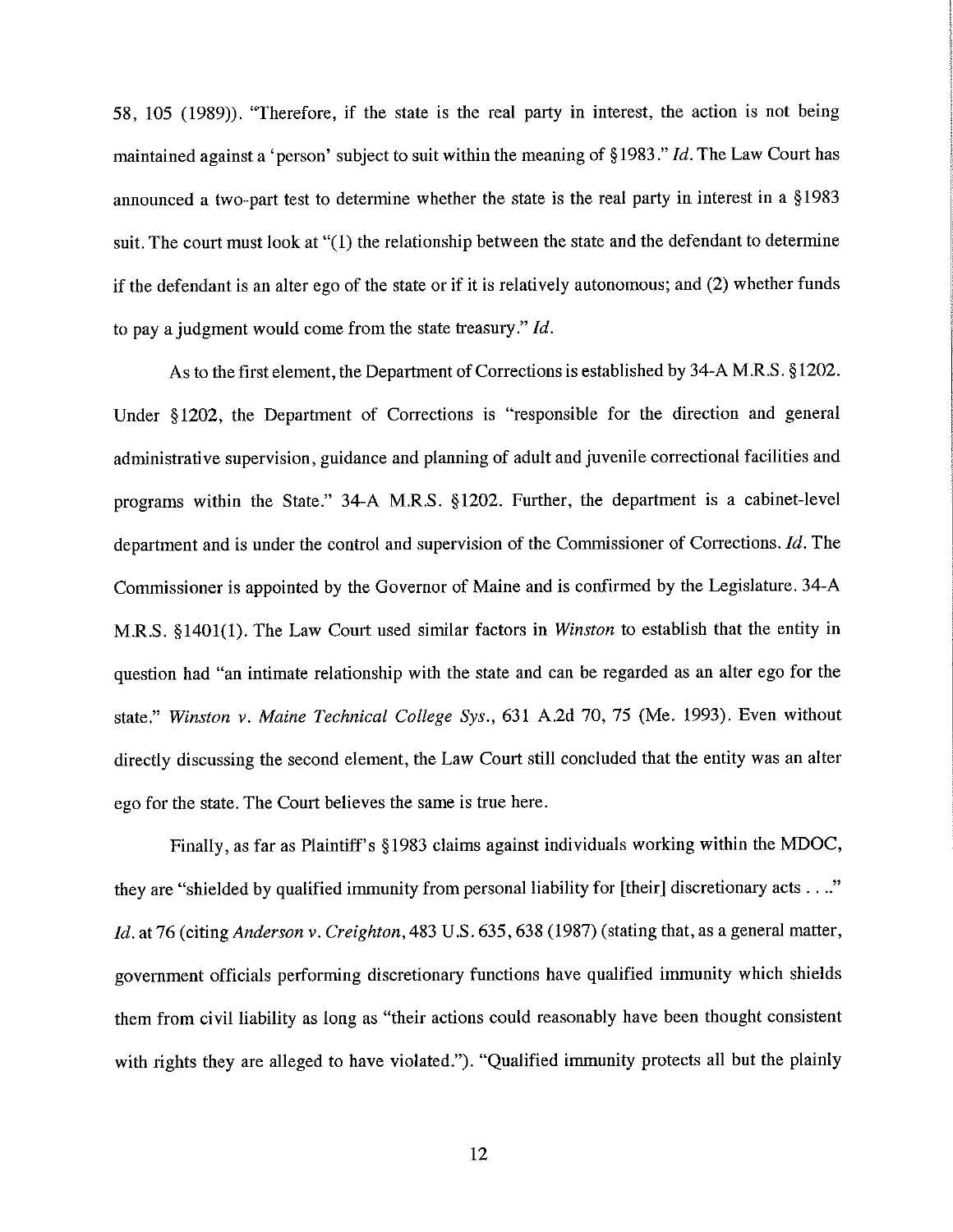incompetent or those who knowingly violate the law." *Id.* (quoting *Malley v. Briggs,* 475 U.S. 335, 341 (1986)).

In conclusion, it is the Court's belief that all of the Plaintiff's §1983 claims should be dismissed for the above stated reasons.

### f. Defendant Stephen Brochu's Motion to Dismiss

i. Failure to State a Claim

A motion to dismiss under **M.R.** Civ. P. 12(b)(6) for failure to state a claim upon which relief can be granted tests the sufficiency of the complaint. *State v. Weinschenck,* 2005 ME 28,, 10, 868 A.2d 200. All well-pleaded material allegations are taken as admitted for the purposes of a 12(b)(6) motion. *Oppenheim v. Hutchinson*, 2007 ME 73, 1 2 n.1, 926 A.2d 177. 1. "[A complaint is] properly dismissed when it is beyond doubt that the plaintiff is entitled to no relief under any set of facts that might be proven in support of the claim." *Richadon v. Winthrop Sch. Dep't.,* 2000 ME 109, J 5, 983 A. 2d 400.

When deciding a 12(b)(6) motion, the Court "examine<sup>[s]</sup> the complaint in the light most favorable to the plaintiff to determine whether it sets forth elements of a cause of action or alleges facts that would entitle the plaintiff to relief pursuant to some legal theory." *Staples v. Michaud,*  2003 ME 133,, 8,836 A.2d 1288 (quoting *Napieralski v. Unity Church ofGreater Portland,* 2002 ME  $108$ ,  $\P$  4, 802 A.2d 391). A sufficient claim for relief is defined as "[a] pleading which sets forth a claim for relief ... [containing] (1) a short and plain statement of the claim showing that the pleader is entitled to relief, and (2) a demand for judgment for the relief which the pleader seeks." M.R. Civ. P. 8(a).

Plaintiff argues that Brochu committed malpractice during the Plaintiff's criminal case. "To prove attorney malpractice, a plaintiff must show (1) a breach by the defendant of the duty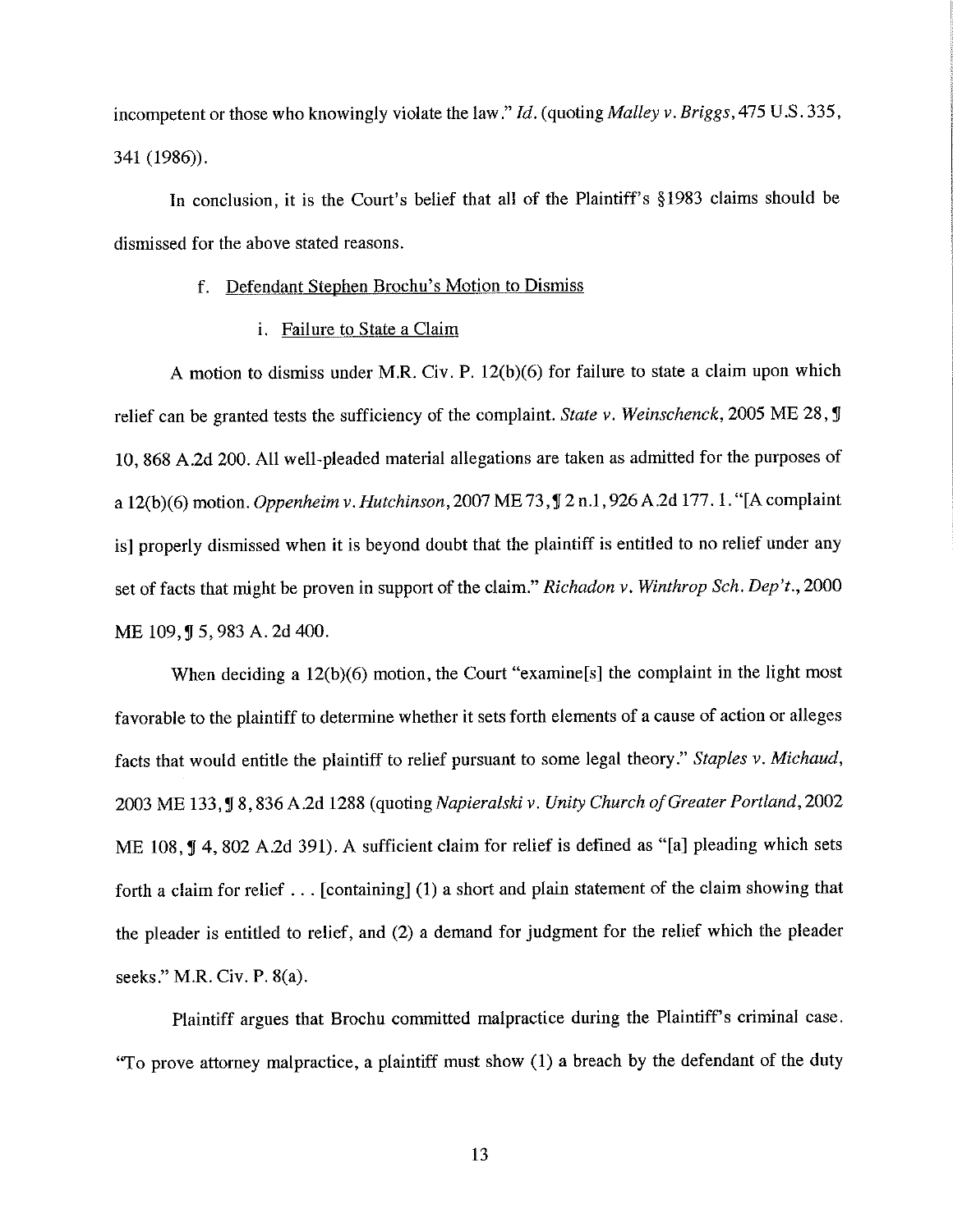owed to the plaintiff to conform to a certain standard of conduct; and (2) that the breach of that duty proximately caused an injury or loss to the plaintiff." *Pawlendzio v. Haddow,* 2016 ME 144, , 10, 148 A.3d 713. "Professional negligence in the context of a legal malpractice action, is the failure to use such skill, prudence and diligence as is reasonable according to the standards of ordinary competent lawyers performing similar services under like conditions." *Id.* 

Ignoring the legal conclusions, we must accept as true that Brochu did not consult the Plaintiff about the PR bail bond or the Rule 35 motion. (Pl.'s Coml. J 7.) Further, we must accept Brochu visited the Plaintiff on January 27, 2017 to deliver a copy of the Rule 35 motion-which Plaintiff claims to not have had any knowledge of until that day. (Pl.'s Coml. 19.) Under the circumstances it is hard to imagine that Plaintiff can make out a claim for attorney malpractice. The Plaintiff acknowledges that he was "heavily sedated and unconscious on a ventilator" after he was transported to the hospital. (Pl.'s Coml.  $\sqrt{9}$  6.) It would, therefore, have been impossible for Defendant Brochu to consult with the Plaintiff. As Defendant Brochu points out in his motion to dismiss, "Maine Rule of Professional Conduct Rule l .2(a) states in part, 'A lawyer may take such action on behalf of the client as is impliedly authorized to carry out the representation." (Def.'s Stephen Brochu's Mot. Dismiss 3) (citing M.R. Prof. Conduct l.2(a)). Since attorneys may take actions on behalf of their client, an attorney filing a motion on behalf of their client to ensure their client receives life-saving medical treatment cannot be considered to be a "failure to use such skill, prudence and diligence as is reasonable according to the standards of ordinary competent lawyers performing similar services under like conditions." *Pawlendzio*, 2016 ME 144, *J* 10, 148 A.3d 713. In fact, quite the opposite could be said. Therefore, the Plaintiff's claims against Defendant Brochu for attorney malpractice should be dismissed.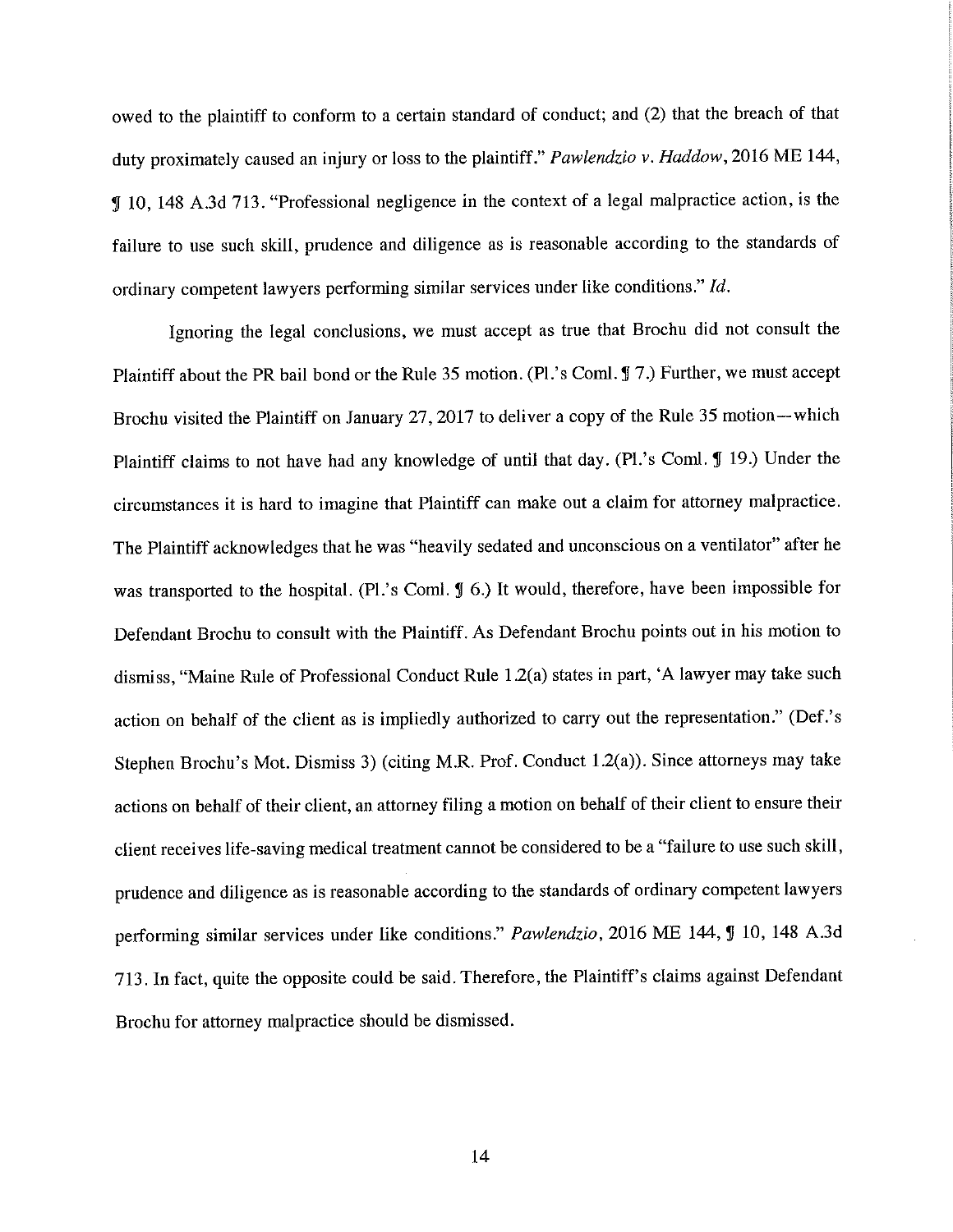## ii. Failure to Exhaust Post Conviction Review Process

Brochu claims that the Plaintiff's claims are precluded because the Plaintiff has not exhausted the required Post Conviction Review (PCR) process. More specifically, Brochu argues that any claim relating to the calculation of his pre-sentence detention credit are exclusively reserved for a PCR proceeding.

The PCR Statute"... provides a comprehensive and, except for direct appeals from a criminal judgment, exclusive method of review of those criminal judgment and of post-sentencing proceedings occurring during the course of sentences." 15 M.R.SA. §2122. Included in the definition of "post-sentencing proceeding" are "court proceeding[s] or administrative action[s] occurring during the course of and pursuant to the operation of a sentence that affects whether there is incarceration or its length  $\dots$ ." 15 M.R.S.A. §2121(2).

The Law Court has agreed that issues regarding pre-sentence detention credits are "only properly made through post-conviction proceedings." *State v. Bilynsky*, 2008 ME 33, J 3, 942 A.2d 1234 (citing *State v. Crawford,* 2002 ME 113, **lJ** 6,801 A.2d 1002). Pursuant to the clear language of the PCR Statute and the confirmation of the Law Court, all of the Plaintiff's claims regarding the calculation of his sentence are dismissed for failure to exhaust the PCR process.

## IV. **Conclusion**

In conclusion, the Plaintiff's claims must be dismissed for multiple reasons. In addition to *res judicata,* the Plaintiff has failed to exhaust the PCR process, he has failed to state a claim for which relief can be granted, he has missed filing deadlines, and has filed claims against protected entities. The Court has no choice but to dismiss the Plaintiff's complaint in its entirety.

15